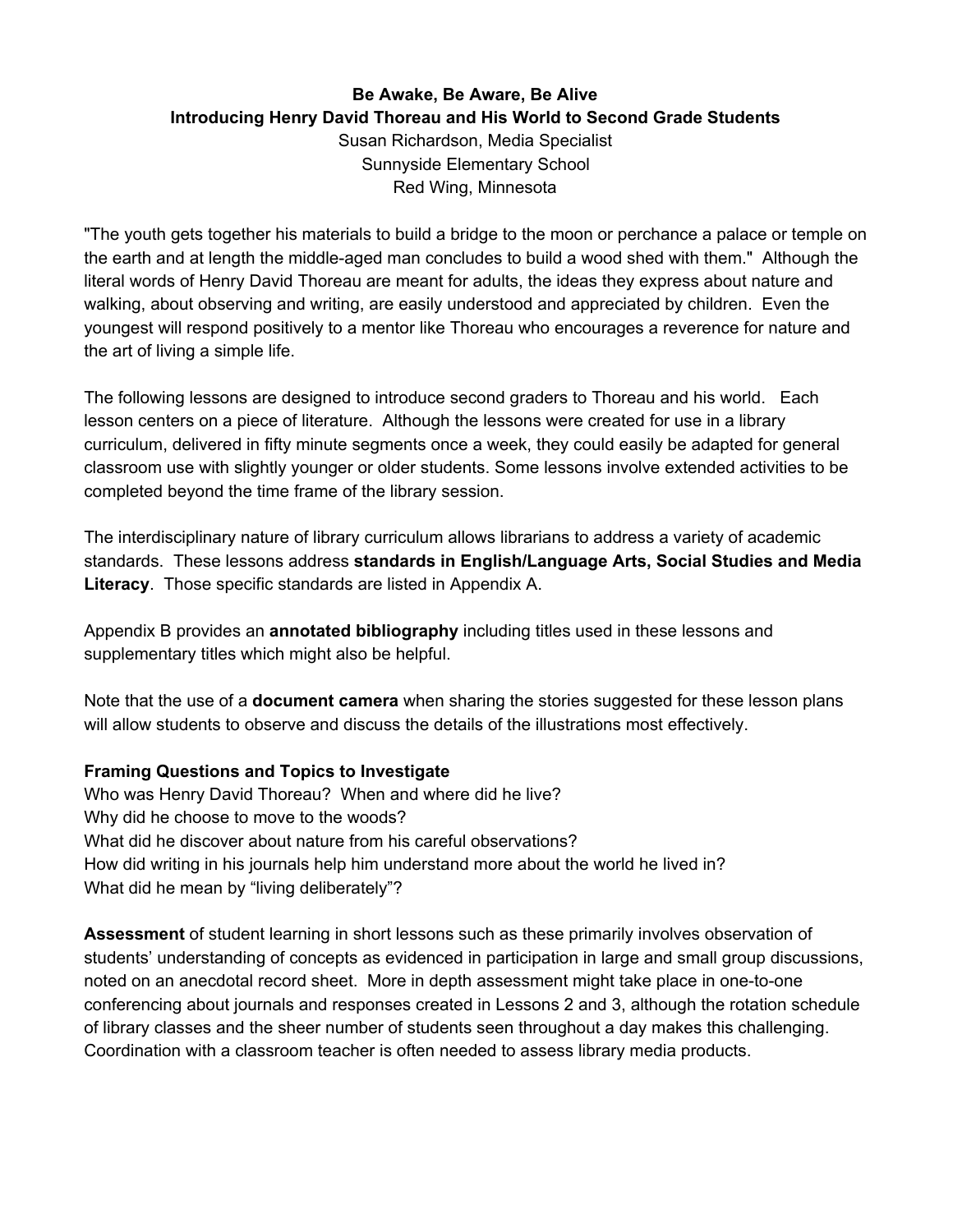# **Lesson 1: An Introduction to Thoreau and His World**

Share *Henry Builds a Cabin* by D.B. Johnson. This fictionalized story of the details of how Henry makes decisions about how, where and why he will build his cabin in the woods will introduce students to Thoreau and the world in which he lived. A wealth of questions, activities, and brief videos related to the book can be found on the excellent website "The Adventures of a Cyberbee" created by Linda Joseph, specifically a[t](http://www.cyberbee.com/henrybuilds/) [http://www.cyberbee.com/henrybuilds/.](http://www.cyberbee.com/henrybuilds/)

The details in the illustrations of the book provide a means to introduce students to many facts of Thoreau's life:

--The pencil inscribed "John Thoreau & Sons"—Thoreau's family owns a pencil factory and Thoreau himself made several improvements to the pencils produced there.

--The bean fields which provided Thoreau with the money he needed to live, but which also allowed him to observe wildlife, and to imagine the Indians who had first used the same land.

--The way in which Thoreau used the surroundings of his cabin for living: the sunny spot for reading, the bean field as his dining room, the path to the pond as a place to play his flute, and therefore needed but a small dwelling.

--The friends who visit him and who play an important role in his life: Ralph Waldo and Lydian Emerson, Bronson Alcott.

A slideshow of pictures of the site of the house (taken by this author during the NEH seminar) will link this fictionalized story to its real setting in present day Concord.

Activity: Using the measurements described in the book, have students measure a large piece of paper to construct a "life-sized" floor plan of Thoreau's cabin, 10 x 15 feet. Using the list of furniture and other items he moves into his cabin (found in an illustration in the book), have students use real objects (or in the case of the bed, a facsimile) to place on the floor plan. Compare the cabin and its furnishings to the homes in which they live. Introduce the idea that Thoreau went to the woods "to live deliberately" and to discover what is actually necessary for a happy life. Discuss what it means to "simplify".

### **Lesson 2: Observing Nature Carefully: Thoreau's Life at Walden Pond**

Review the idea of living deliberately and simply, introduced at the end of Lesson 1.

Before reading this lesson's book, share its book trailer, created by Macmillan Books, to set the stage for today's story: <https://www.youtube.com/watch?v=-O-ts1Ec0tA>

Share *If You Spent a Day with Thoreau at Walden Pond,* by Robert Burleigh, illustrated by Wendell Minor. (with thanks to Nancy Logghe from the 2017 NEH Thoreau seminar for suggesting this title) Discuss which ideas or facts about Thoreau from Henry Builds a Cabin were also described in this story.

As a group, make a list of the activities suggested in this book in which Thoreau might engage as he seeks to "live deliberately". All will involve close observation of nature using all of one's senses: feeling the soft pine needles, listening to the birds, savoring the huckleberries, spying the baby partridges. Note that Thoreau kept a journal in which he carefully records his observations.

A slide show of places photographed during a walk around Walden Pond (taken by this author during the NEH seminar) will again link this fictionalized story to its real setting in the present day.

**Activity:** Bring the class to a green space near the classroom. Any outdoor area will work. Give each student pencil and paper. Instruct the students to find a single natural object to observe—a flower, a tree, a blade of grass, a rock, the sky. Give them 10 minutes to write down every detail of the object. Encourage them to consider all five senses. This exercise involves lengthy, deliberate, careful observation, and while many may announce they are finished long before the time is up, encourage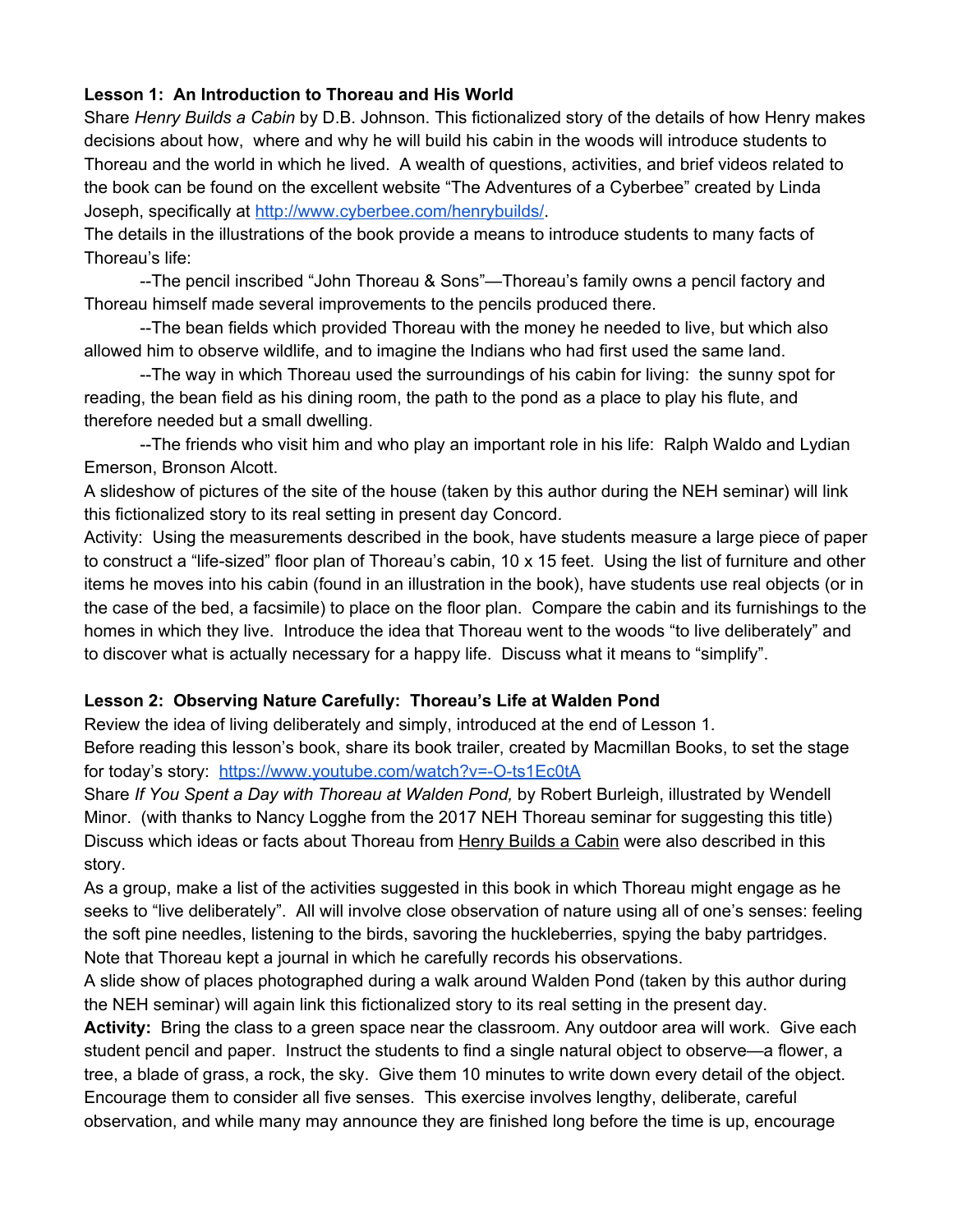them to "look, look, and look again." Ask them to imagine what this object might say about itself if it could speak. If time permits, have them sketch the object, or if equipment is available, photograph the objects they have observed.

One possible use for their notes might be to create a book that other classes could use as a guide to the green space and to observing nature closely, in the same way that Thoreau's journals inspire adult readers today. Collaboration with a computer teacher may coordinate such a project.

Note: Thoreau visited Red Wing, Minnesota in June 1861 and climbed Barn Bluff, noting in his journals the various flora and fauna he observed. For teachers whose schools are in the vicinity of Red Wing, a hike on the bluff during which students could observe and write in journals would make an excellent extension for this lesson. Specific details of his observations can be found in "The Significance of Thoreau's Trip to the Upper Mississippi in 1861" by Harriet M. Sweetland, published in the *Wisconsin Academy of Sciences, Arts and Letters,* Volume 51, 1962, p. 276.

[\(http://images.library.wisc.edu/WI/EFacs/transactions/WT1962/reference/wi.wt1962.hmsweetland.pdf\)](http://images.library.wisc.edu/WI/EFacs/transactions/WT1962/reference/wi.wt1962.hmsweetland.pdf)

#### **Lesson 3: Thoreau Inspires Others**

Introduce *Louisa May and Mr. Thoreau's Flute* by Julie Dunlap and Marybeth Lorbiecki, illustrated by Mary Azarian, by playing a recording of flute music from Thoreau's music books (sheet music source listed in bibliography, mp3 downloads available). Previous lessons have alluded to Thoreau's music, but in this lesson, his flute playing takes center stage as metaphor for the inner creative voice in all of us. If possible, show copies of the music scores, in which imprints of the leaves Thoreau collected and pressed as he played and walked can be seen.

Share the story. Thoreau often "collects" the children of Concord to explore the countryside. One young girl, Louisa, is particularly drawn to these rambles, both because of her curious nature and feisty adventurous bent, and because Thoreau is such an unusual character.

Questions for discussion:

Have any of Thoreau's activities in this story been described in the previous stories about him? We are coming to know his personality and interests very well. How does this book add to what we know about him--especially his physical appearance?

Describe Louisa, who grows up to be the author of a much beloved book, Little Women, based on her own family. How does Thoreau help her find her inner voice, and what kind of voice is it? Thoreau inspires Louisa to write her first poem, included in the illustrations on the last page of the book. Listen to a musical version of the poem at this website:

<https://louisamayalcottismypassion.com/tag/louisa-may-mr-thoreaus-flute/>

Activity: Louisa responds to Thoreau's ideas through her inner voice of creative writing--she creates a poem. Ask students to respond to what they have learned about Thoreau by using their inner voices. Their response might be through artwork, of any medium. It might be through words--poetry or prose. It might be through music or dance. It might be through creating a replica of Thoreau's house in the woods, perhaps involving a more scientific voice. It might be a collage of items from nature.

Limitations of time for a library session will mean that students may only have a chance to begin to plan their responses at this point. Creation of their responses may take place back in the classroom, as a related project during art or music classes, or in a future library lesson.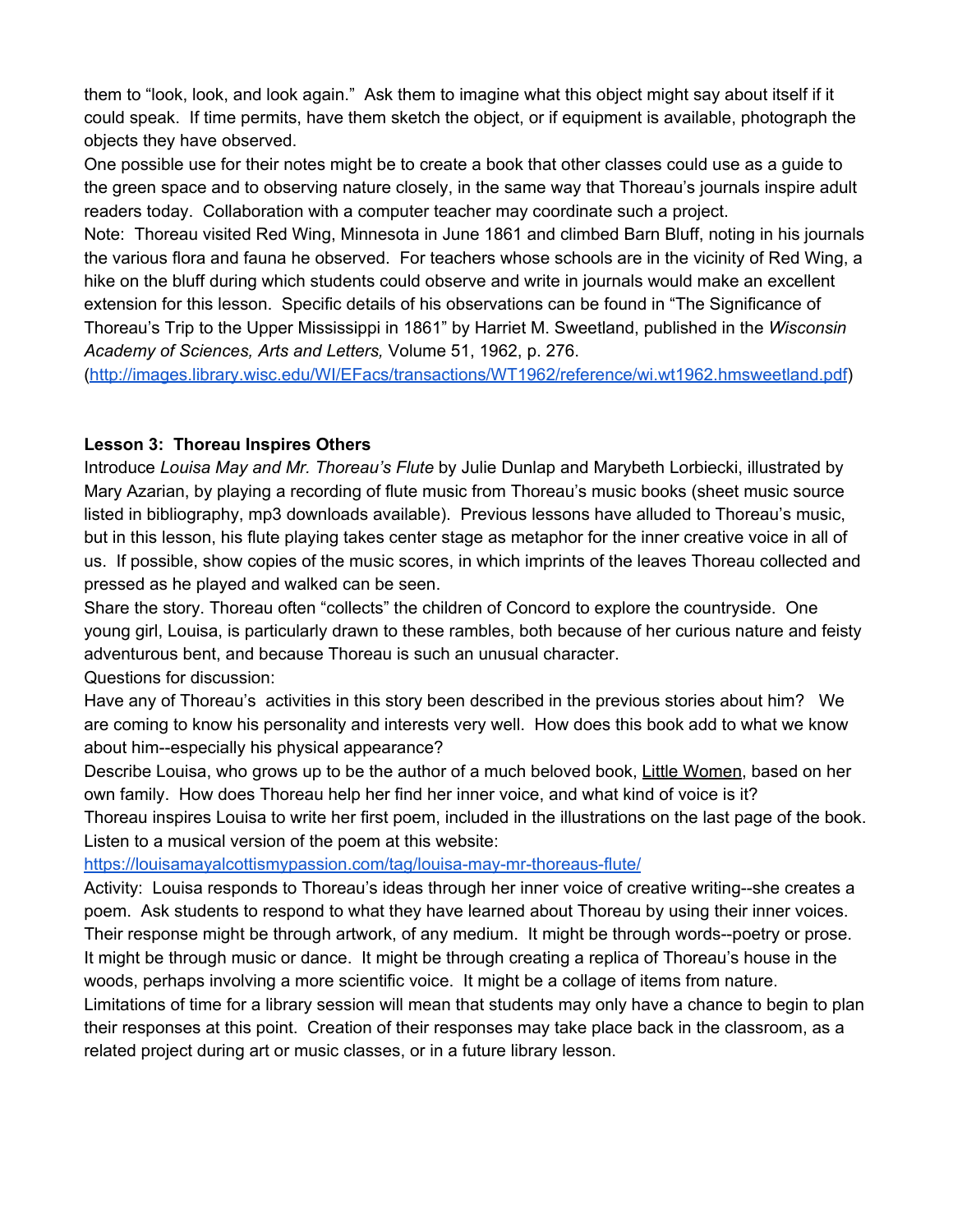### **Appendix A**

The following are standards from English/Language Arts, Social Studies and Media Literacy which are addressed in the lessons on Thoreau and his world.

# **Academic Standards in English/Language Arts for Grade 2**

Reading Literature (2.1)

Analyze how and why individuals, events, and ideas develop and interact over the course of a text.

2.1.3.3 Describe how characters in a story respond to major events and challenges.

Integrate and evaluate content presented in diverse media and formats, including visually and quantitatively, as well as in words.

2.1.7.7 Use information gained from the illustrations and words in a print or digital text to demonstrate understanding of its characters, setting, or plot.

Analyze how two or more texts address similar themes or topics in order to build knowledge or to compare the approaches the authors take.

2.1.9.9 Compare and contrast two or more versions of the same story.

# **Academic Standards in Social Studies**

From the National Curriculum Standards for Social Studies: The Themes of Social Studies. *Time, Continuity and Change*

Children in early grades learn to locate themselves in time and space. They gain experience with sequencing to establish a sense of order and time, and begin to understand the historical concepts that give meaning to the events that they study. The use of stories about the past can help children develop their understanding of ethical and moral issues as they learn about important events and developments. Children begin to recognize that stories can be told in different ways, and that individuals may hold divergent views about events in the past. They learn to offer explanations for why views differ, and thus develop the ability to defend interpretations based on evidence from multiple sources. They begin to understand the linkages between human decisions and consequences.

### *People, Places, and Environments*

In the early grades, young learners draw upon immediate personal experiences in their neighborhoods, towns and cities, and states, as well as peoples and places distant and unfamiliar, to explore geographic concepts and skills. They learn to use maps, globes, and other geographic tools. They also express interest in and concern for the use and misuse of the physical environment.

### *Production, Distribution and Consumption*

In schools, this theme typically appears in units and courses dealing with concepts, principles, and issues drawn from the discipline of economics. Young learners begin by prioritizing their economic wants vs. needs. They explore economic decision-making as they compare their own economic experiences with those of others and consider the wider consequences of those decisions on groups, communities, the nation, and beyond.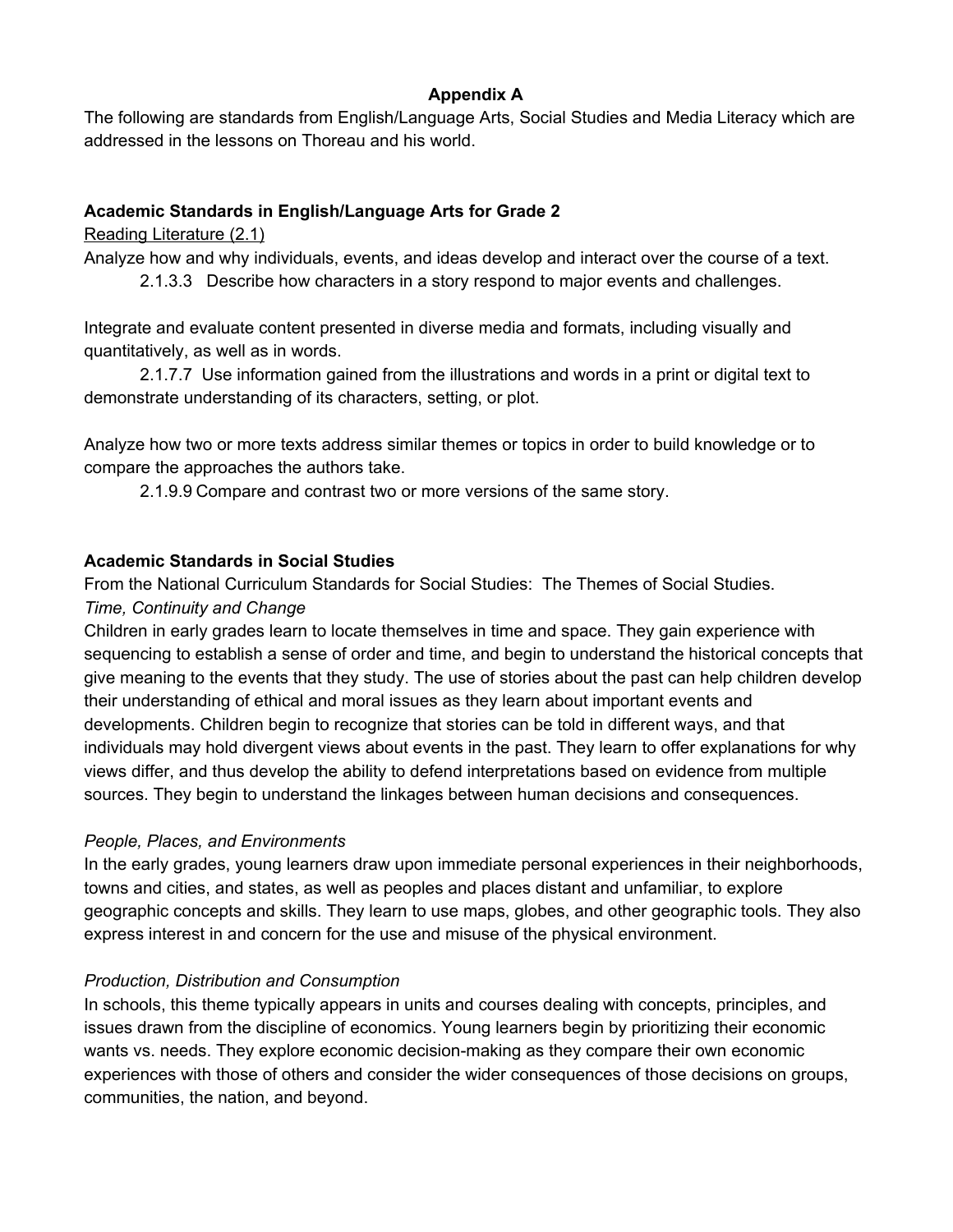#### **Academic Standards in Media Literacy for Grade 2**

Integrate and evaluate information presented in diverse media and formats, including visually, quantitatively, and orally.

2.8.2.2 Recount or describe key ideas or details from a text read aloud or information presented orally or through other media.

Communicate using traditional or digital multimedia formats and digital writing and publishing for a specific purpose.

2.8.8.8 With prompting and support, create an individual or shared multimedia work for a specific purpose (e.g. to create or integrate knowledge, to share experiences or information, to persuade, to entertain, or as an artistic expression).